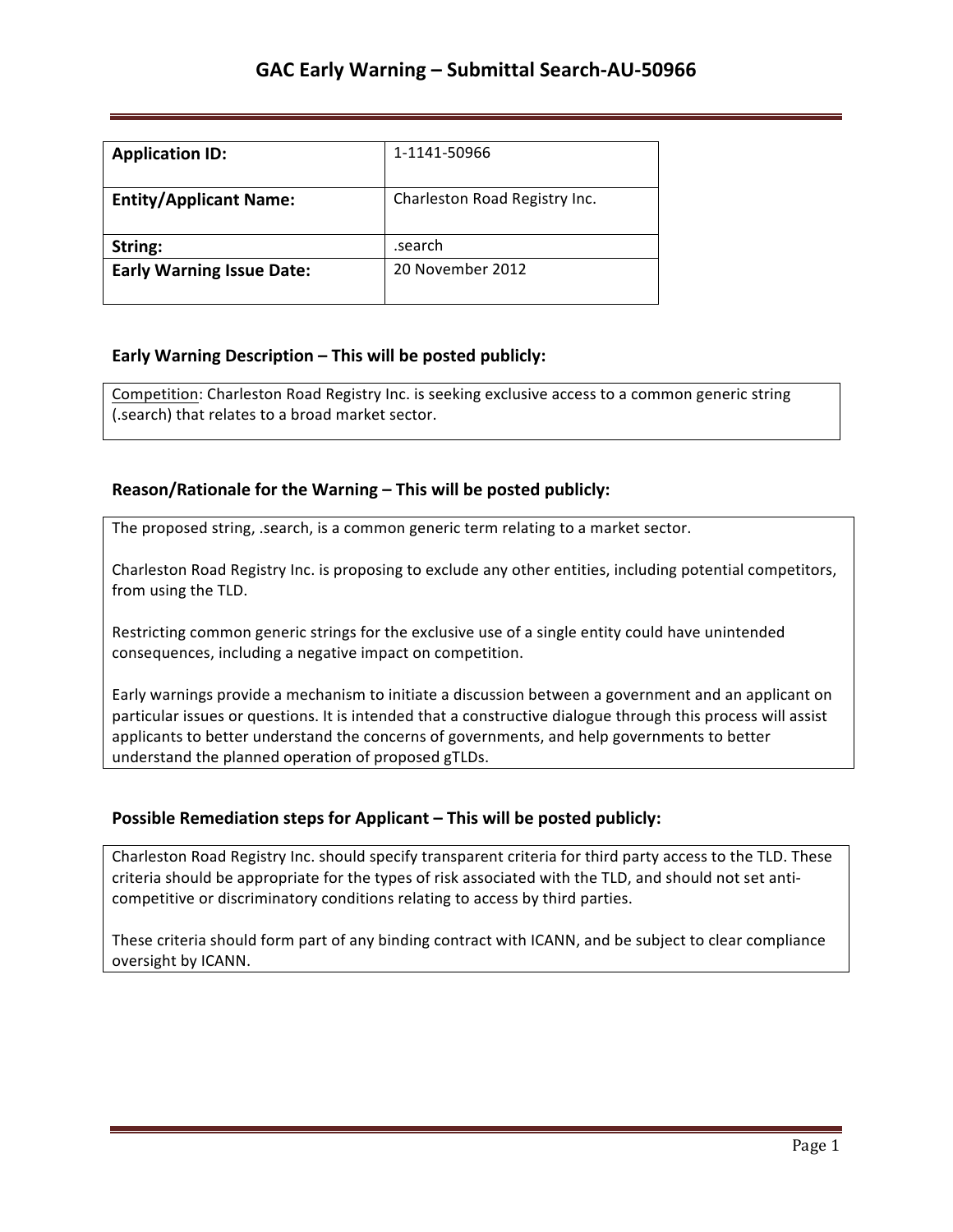## **Further Notes from GAC Member(s) (Optional) – This will be posted publicly:**

This Early Warning is from the Department of Broadband, Communications and the Digital Economy (DBCDE), on behalf of the Australian Government. In the first instance, communications and responses to this early warning should be emailed to gacearlywarning@gac.icann.org, with the text "Australian EW" and the application ID in the subject field.

# **INFORMATION FOR APPLICANTS**

# **About GAC Early Warning**

The GAC Early Warning is a notice only. It is not a formal objection, nor does it directly lead to a process that can result in rejection of the application. However, a GAC Early Warning should be taken seriously as it raises the likelihood that the application could be the subject of GAC Advice on New gTLDs or of a formal objection at a later stage in the process. Refer to section 1.1.2.4 of the Applicant Guidebook (http://newgtlds.icann.org/en/applicants/agb) for more information on GAC Early Warning.

## **Instructions if you receive the Early Warning**

**ICANN** strongly encourages you work with relevant parties as soon as possible to address the concerns voiced in the GAC Early Warning.

### **Asking questions about your GAC Early Warning**

If you have questions or need clarification about your GAC Early Warning, please contact gacearlywarning@gac.icann.org. As highlighted above, ICANN strongly encourages you to contact gacearlywarning@gac.icann.org as soon as practicable regarding the issues identified in the Early Warning. 

#### **Continuing with your application**

If you choose to continue with the application, then the "Applicant's Response" section below should be completed. In this section, you should notify the GAC of intended actions, including the expected completion date. This completed form should then be sent to gacearlywarning@gac.icann.org. If your remediation steps involve submitting requests for changes to your application, see the change request process at http://newgtlds.icann.org/en/applicants/customer-service/change-requests.

In the absence of a response, ICANN will continue to process the application as submitted.

#### **Withdrawing your application**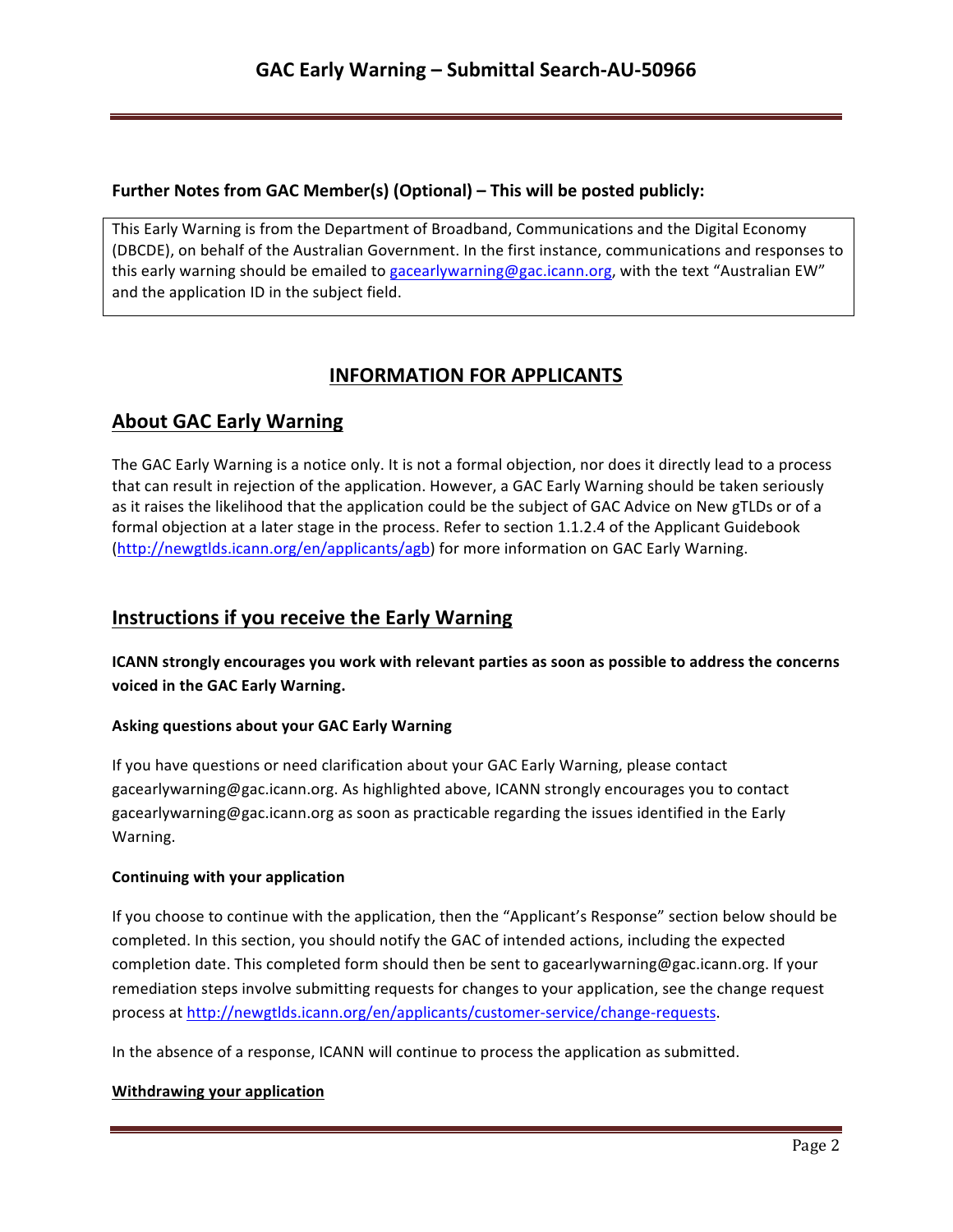## GAC Early Warning - Submittal Search-AU-50966

If you choose to withdraw your application within the 21-day window to be eligible for a refund of 80% of the evaluation fee (USD 148,000), please follow the withdrawal process published at http://newgtlds.icann.org/en/applicants/customer-service/withdrawal-refund. Note that an application can still be withdrawn after the 21-day time period; however, the available refund amount is reduced. See section 1.5 of the Applicant Guidebook.

For questions please contact: **gacearlywarning@gac.icann.org** 

### **Applicant Response:**